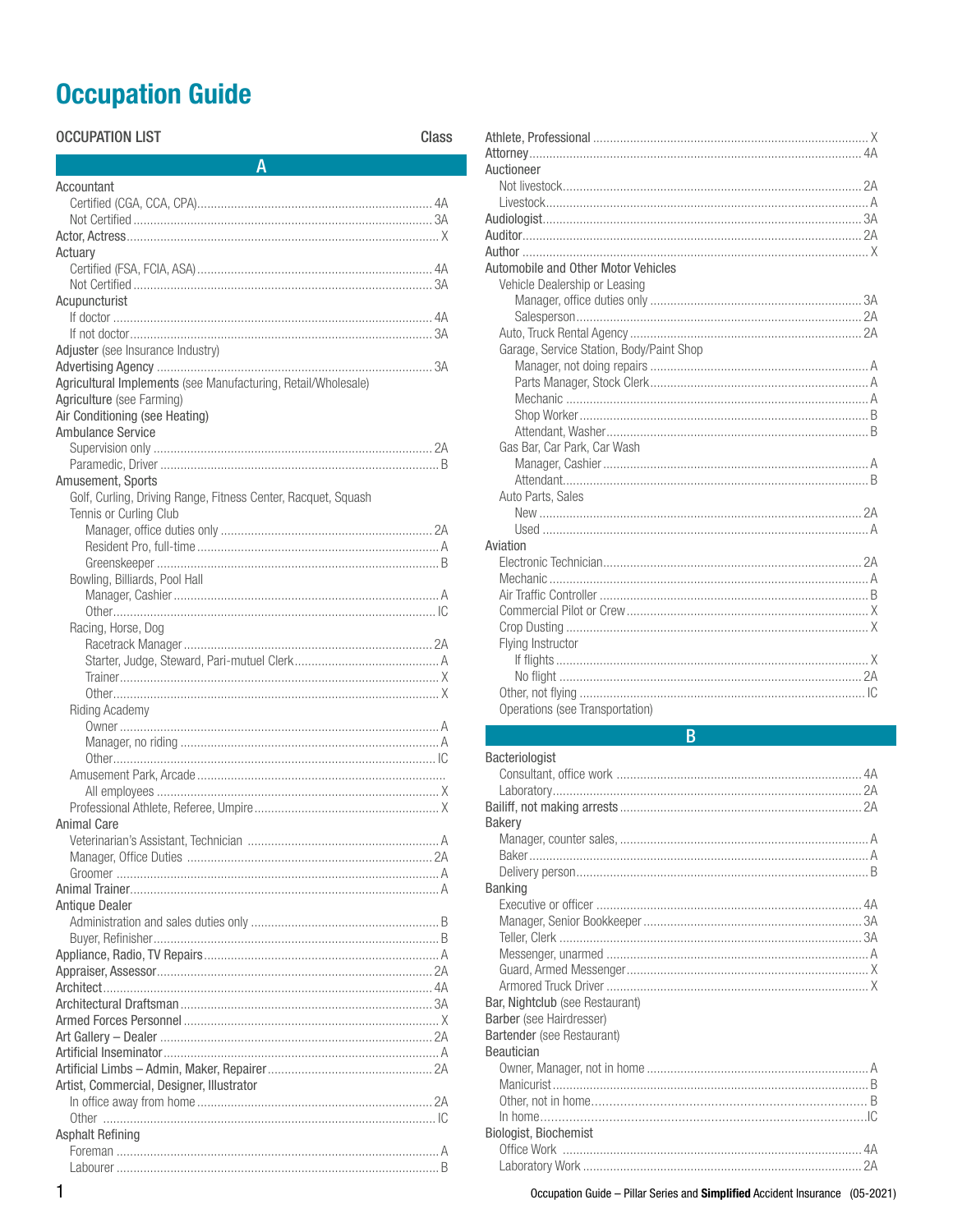| Body Shop (see Automobile)          |  |
|-------------------------------------|--|
|                                     |  |
| Bookkeeper                          |  |
|                                     |  |
|                                     |  |
|                                     |  |
| Broadcasting (see Radio, TV)        |  |
| <b>Broker</b>                       |  |
|                                     |  |
|                                     |  |
|                                     |  |
|                                     |  |
| <b>Building Services</b>            |  |
|                                     |  |
|                                     |  |
|                                     |  |
| <b>Building Mover, Wrecker</b>      |  |
|                                     |  |
|                                     |  |
|                                     |  |
| <b>Bus. Coach Line</b>              |  |
| Corporate officer (see Executive)   |  |
|                                     |  |
| Other (see Transportation)          |  |
| <b>Business Consultant</b>          |  |
|                                     |  |
| <b>Business Machines</b>            |  |
|                                     |  |
|                                     |  |
|                                     |  |
| <b>Butcher, Meat Cutter</b>         |  |
|                                     |  |
| <b>Buyer</b>                        |  |
|                                     |  |
|                                     |  |
| Fur, hide, pelt, livestock          |  |
| $\overline{C}$                      |  |
|                                     |  |
| Carpet, Rug                         |  |
| Factory (see Manufacturing)         |  |
|                                     |  |
|                                     |  |
| Caterer (see Restaurant)            |  |
| Cement Industry (see Manufacturing) |  |
|                                     |  |
| Cemetery                            |  |
| Skilled Worker (see specific trade) |  |
| Ceramic, Pottery                    |  |
|                                     |  |
| Potter, Glazer, Baker               |  |
|                                     |  |
|                                     |  |
| Chef                                |  |

 $\textsf{Blacksmith}, \textsf{Farrier}.\textcolor{blue}{\textbf{L11}}\textcolor{blue}{\textbf{B2}}$ 

Other (see Cook or Restaurant)

| Chemist                                    |  |
|--------------------------------------------|--|
|                                            |  |
|                                            |  |
| Child Care Worker (see Day Care Providers) |  |
|                                            |  |
|                                            |  |
| Cinema (see Film Industry)                 |  |
|                                            |  |
| Cleaning & Dyeing Industry                 |  |
| Corporate Officer (see Executive)          |  |
|                                            |  |
|                                            |  |
|                                            |  |
| <b>Cleaning Services</b>                   |  |
|                                            |  |
|                                            |  |
| Clerk (see office worker)                  |  |
|                                            |  |
|                                            |  |
| Coach, Sports                              |  |
|                                            |  |
|                                            |  |
| Coach Line (see Bus, Coach Line)           |  |
| <b>Collection Agency</b>                   |  |
|                                            |  |
|                                            |  |
|                                            |  |
| <b>Computer Industry</b>                   |  |
|                                            |  |
|                                            |  |
|                                            |  |
|                                            |  |
|                                            |  |
| <b>Construction Industry</b>               |  |
|                                            |  |
|                                            |  |
|                                            |  |
|                                            |  |
|                                            |  |
|                                            |  |
|                                            |  |
| Electrician                                |  |
|                                            |  |
|                                            |  |
|                                            |  |
|                                            |  |
|                                            |  |
|                                            |  |
|                                            |  |
| General Renovation                         |  |
|                                            |  |
|                                            |  |
|                                            |  |
|                                            |  |
|                                            |  |
|                                            |  |
|                                            |  |
|                                            |  |
| Marine Industry                            |  |
|                                            |  |
|                                            |  |
|                                            |  |
|                                            |  |
|                                            |  |
|                                            |  |
| Pipefitter                                 |  |
|                                            |  |
|                                            |  |
|                                            |  |
| Plumber                                    |  |
|                                            |  |
|                                            |  |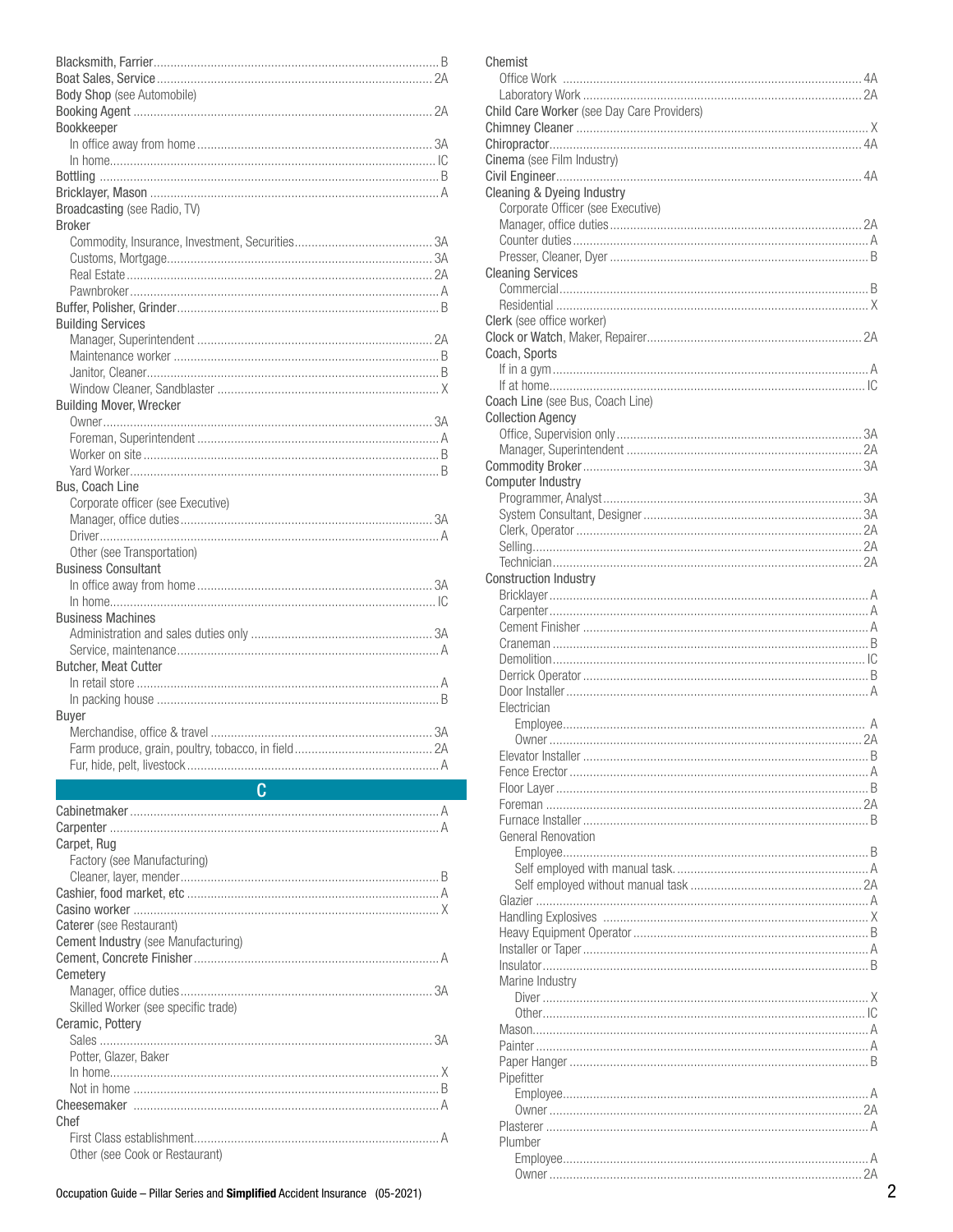| D                                                          |  |
|------------------------------------------------------------|--|
|                                                            |  |
| Crematory (see Cemetery)                                   |  |
|                                                            |  |
|                                                            |  |
|                                                            |  |
| <b>Credit Agency</b>                                       |  |
|                                                            |  |
|                                                            |  |
| Courts (see Judiciary)                                     |  |
|                                                            |  |
|                                                            |  |
|                                                            |  |
|                                                            |  |
| Courier, Parcel Service                                    |  |
|                                                            |  |
|                                                            |  |
|                                                            |  |
| Cosmetologist                                              |  |
|                                                            |  |
| Cook (see Restaurant)                                      |  |
|                                                            |  |
|                                                            |  |
| <b>Convenience Store</b>                                   |  |
| Working Contractor (see specific trades)                   |  |
| Contractor (application needs to indicate specific duties) |  |
|                                                            |  |
|                                                            |  |
|                                                            |  |
| Welder                                                     |  |
|                                                            |  |
|                                                            |  |
|                                                            |  |
|                                                            |  |
|                                                            |  |
|                                                            |  |
|                                                            |  |
|                                                            |  |
|                                                            |  |
| <b>Structural Steel</b>                                    |  |
|                                                            |  |
|                                                            |  |
|                                                            |  |
|                                                            |  |

# Dairy Industry

\* For Pillar Series, a maximum 2-year benefit period and a minimum 90-day elimination period are applicable. Those limitations are not applicable for Simplified Accident Insurance.

| Delivery                  |  |
|---------------------------|--|
|                           |  |
|                           |  |
|                           |  |
| <b>Dental Professions</b> |  |
|                           |  |
|                           |  |
|                           |  |
|                           |  |
|                           |  |
| Designer, Industrial      |  |
|                           |  |
|                           |  |
|                           |  |
|                           |  |
|                           |  |
| Dietician                 |  |
|                           |  |
|                           |  |
|                           |  |
|                           |  |
|                           |  |
| Dock Worker               |  |
|                           |  |
|                           |  |
|                           |  |
|                           |  |
|                           |  |
|                           |  |
|                           |  |
|                           |  |
|                           |  |
| <b>Driver</b>             |  |
|                           |  |
|                           |  |
|                           |  |
| Delivery (see Delivery)   |  |
|                           |  |
|                           |  |
|                           |  |
|                           |  |
|                           |  |
|                           |  |
|                           |  |
|                           |  |
|                           |  |

| Education                |  |
|--------------------------|--|
|                          |  |
|                          |  |
|                          |  |
|                          |  |
|                          |  |
|                          |  |
|                          |  |
| Electrical Industrv      |  |
|                          |  |
| Electrician              |  |
|                          |  |
|                          |  |
| Power House, Substations |  |
|                          |  |
|                          |  |
|                          |  |
|                          |  |
|                          |  |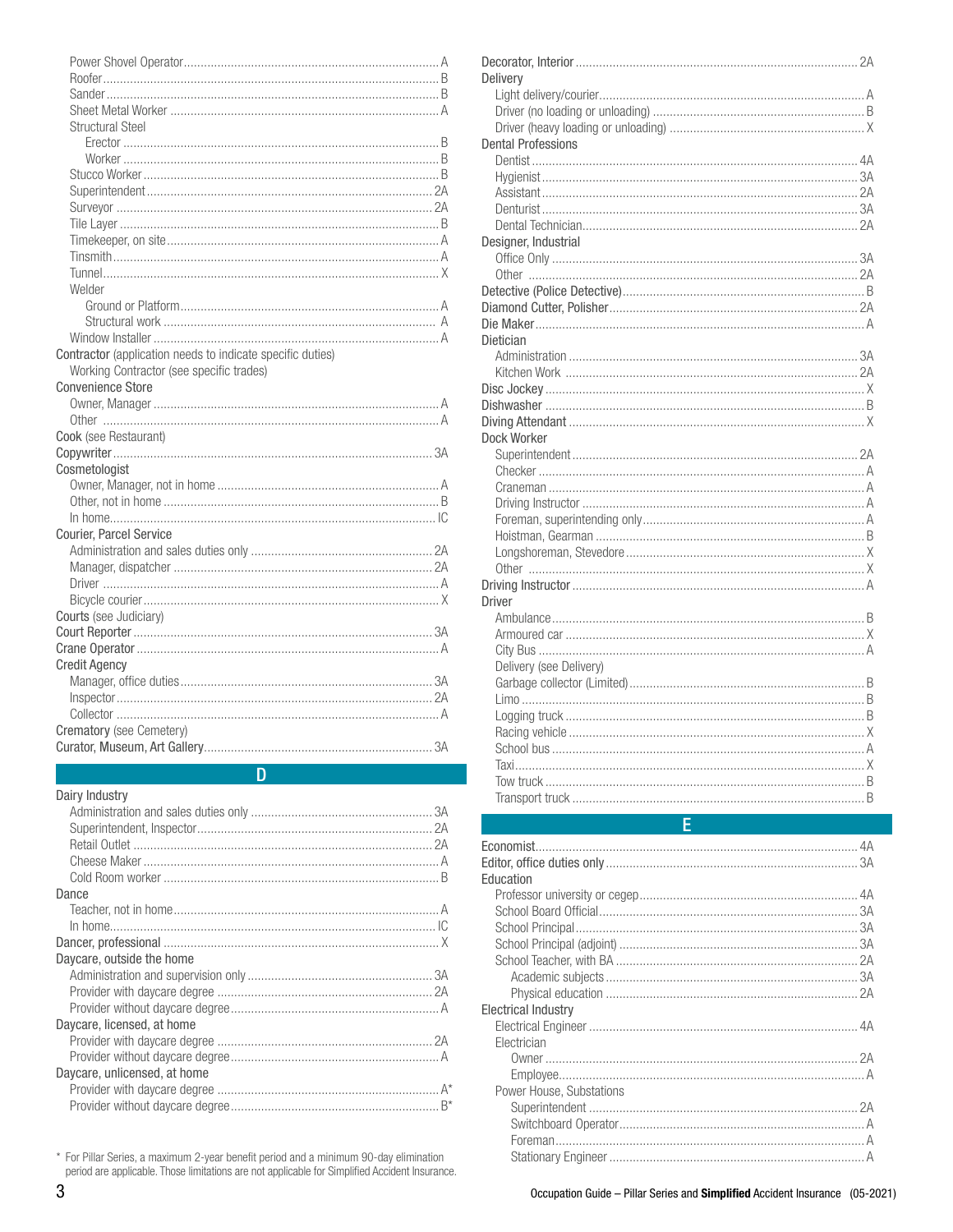| <b>Conduits and Tunnels</b>                                                  |  |
|------------------------------------------------------------------------------|--|
|                                                                              |  |
|                                                                              |  |
| Electrolysis (hair removing)                                                 |  |
|                                                                              |  |
|                                                                              |  |
| Electronic Data Processing (see Computer Industry)                           |  |
|                                                                              |  |
|                                                                              |  |
|                                                                              |  |
|                                                                              |  |
|                                                                              |  |
|                                                                              |  |
|                                                                              |  |
|                                                                              |  |
| <b>Entertainment Industry</b>                                                |  |
| Cinema, Radio, TV, Theatre, Recording                                        |  |
| Corporate Officer (see Executive)                                            |  |
|                                                                              |  |
|                                                                              |  |
|                                                                              |  |
|                                                                              |  |
|                                                                              |  |
|                                                                              |  |
|                                                                              |  |
|                                                                              |  |
|                                                                              |  |
|                                                                              |  |
|                                                                              |  |
|                                                                              |  |
|                                                                              |  |
| Esthetician, Beautician                                                      |  |
|                                                                              |  |
|                                                                              |  |
|                                                                              |  |
| Executive, Corporate Officer (minimum 25 employees & 3 years                 |  |
| in current position)                                                         |  |
|                                                                              |  |
|                                                                              |  |
|                                                                              |  |
| Explosives Manufacture, Storage                                              |  |
|                                                                              |  |
|                                                                              |  |
|                                                                              |  |
|                                                                              |  |
| Export/Import Industry                                                       |  |
|                                                                              |  |
|                                                                              |  |
| Exterminator (Vermin control)                                                |  |
|                                                                              |  |
|                                                                              |  |
|                                                                              |  |
| Ē.                                                                           |  |
| Farm Implements                                                              |  |
| Sales (see Automobile)                                                       |  |
| Other (see Manufacturing)                                                    |  |
| Farming, Ranching                                                            |  |
| Well established farm, hatchery, orchard, ranch                              |  |
|                                                                              |  |
|                                                                              |  |
|                                                                              |  |
|                                                                              |  |
|                                                                              |  |
|                                                                              |  |
| <b>Fast Food Outlet</b>                                                      |  |
|                                                                              |  |
| Occupation Guide - Pillar Series and Simplified Accident Insurance (05-2021) |  |
|                                                                              |  |

Power Line Erection

| Film Industry                                               |
|-------------------------------------------------------------|
|                                                             |
|                                                             |
|                                                             |
|                                                             |
|                                                             |
|                                                             |
|                                                             |
|                                                             |
|                                                             |
|                                                             |
| <b>Financial Services</b>                                   |
|                                                             |
|                                                             |
| Accountant                                                  |
|                                                             |
|                                                             |
| Actuary                                                     |
|                                                             |
|                                                             |
| Fire Fighting and Protection                                |
| <b>City Fire Department</b>                                 |
|                                                             |
|                                                             |
|                                                             |
|                                                             |
|                                                             |
| <b>Fisheries</b><br>Fisherman                               |
| Inshore (less than 48 hours away, within 200 mile limit)  B |
|                                                             |
| Fish Hatchery                                               |
|                                                             |
|                                                             |
| Fish Processing, Packing                                    |
|                                                             |
| Other<br>. 8                                                |
|                                                             |
| Fitness                                                     |
|                                                             |
| Private coach, Instructor                                   |
|                                                             |
|                                                             |
|                                                             |
| Florist, Wholesale or Retail                                |
|                                                             |
|                                                             |
| Food Processing (see Manufacturing)                         |
| Forestry                                                    |
| <b>Forestry Engineer</b>                                    |
|                                                             |
|                                                             |
| Other (see Logging)                                         |
|                                                             |
| Foundry (see Manufacturing)                                 |
| <b>Funeral Home Employees</b>                               |
|                                                             |
|                                                             |
|                                                             |
| Fur Industry                                                |
|                                                             |
|                                                             |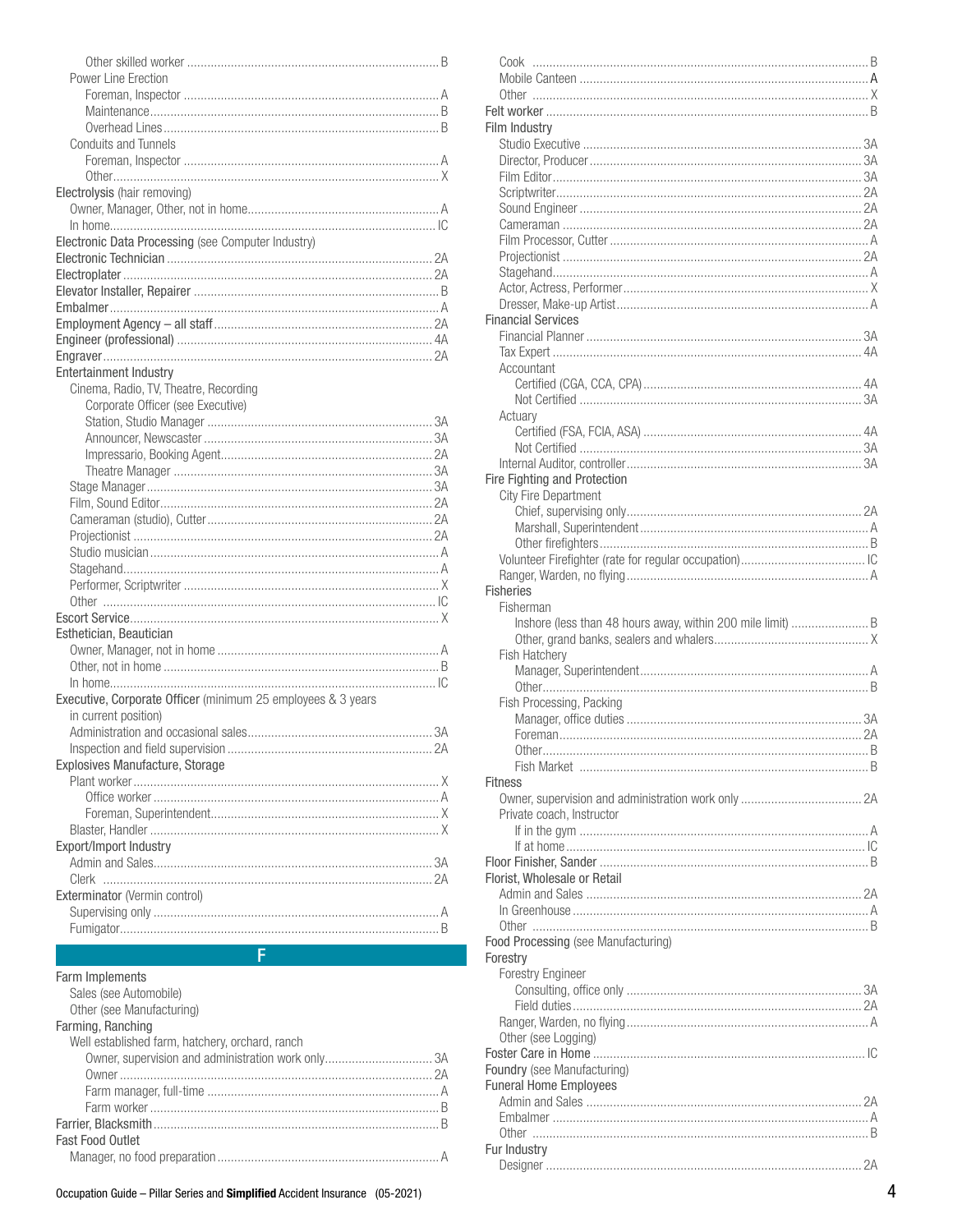| Furniture                       |  |
|---------------------------------|--|
|                                 |  |
|                                 |  |
|                                 |  |
| Merchant (see Retail/Wholesale) |  |

### $\Omega$

| Garage (see Automobile)<br>Garbage Collection, Disposal (see Sanitation)<br>Gardener<br>Garment Industry (see Manufacturing, Retail/Wholesale)<br>Gas Industry<br>Gas Plant, Gas Works<br><b>Distribution System</b><br>Geologist<br>Glass Industry<br>Glass works (see Manufacturing)<br>Glazier<br>Golf Club (see Amusement)<br>Government Agencies, Services<br>Official in all departments or ministries, Office duties only 3A<br>Grain Elevator, Mill<br><b>Graphic Artist</b><br>Greenhouse<br>Grocery Store (see Retail/Wholesale)<br>Guard, Security<br>Prison (see Law Enforcement) |  |
|-----------------------------------------------------------------------------------------------------------------------------------------------------------------------------------------------------------------------------------------------------------------------------------------------------------------------------------------------------------------------------------------------------------------------------------------------------------------------------------------------------------------------------------------------------------------------------------------------|--|
|                                                                                                                                                                                                                                                                                                                                                                                                                                                                                                                                                                                               |  |
|                                                                                                                                                                                                                                                                                                                                                                                                                                                                                                                                                                                               |  |
|                                                                                                                                                                                                                                                                                                                                                                                                                                                                                                                                                                                               |  |
|                                                                                                                                                                                                                                                                                                                                                                                                                                                                                                                                                                                               |  |
|                                                                                                                                                                                                                                                                                                                                                                                                                                                                                                                                                                                               |  |
|                                                                                                                                                                                                                                                                                                                                                                                                                                                                                                                                                                                               |  |
|                                                                                                                                                                                                                                                                                                                                                                                                                                                                                                                                                                                               |  |
|                                                                                                                                                                                                                                                                                                                                                                                                                                                                                                                                                                                               |  |
|                                                                                                                                                                                                                                                                                                                                                                                                                                                                                                                                                                                               |  |
|                                                                                                                                                                                                                                                                                                                                                                                                                                                                                                                                                                                               |  |
|                                                                                                                                                                                                                                                                                                                                                                                                                                                                                                                                                                                               |  |
|                                                                                                                                                                                                                                                                                                                                                                                                                                                                                                                                                                                               |  |
|                                                                                                                                                                                                                                                                                                                                                                                                                                                                                                                                                                                               |  |
|                                                                                                                                                                                                                                                                                                                                                                                                                                                                                                                                                                                               |  |
|                                                                                                                                                                                                                                                                                                                                                                                                                                                                                                                                                                                               |  |
|                                                                                                                                                                                                                                                                                                                                                                                                                                                                                                                                                                                               |  |
|                                                                                                                                                                                                                                                                                                                                                                                                                                                                                                                                                                                               |  |
|                                                                                                                                                                                                                                                                                                                                                                                                                                                                                                                                                                                               |  |
|                                                                                                                                                                                                                                                                                                                                                                                                                                                                                                                                                                                               |  |
|                                                                                                                                                                                                                                                                                                                                                                                                                                                                                                                                                                                               |  |
|                                                                                                                                                                                                                                                                                                                                                                                                                                                                                                                                                                                               |  |
|                                                                                                                                                                                                                                                                                                                                                                                                                                                                                                                                                                                               |  |
|                                                                                                                                                                                                                                                                                                                                                                                                                                                                                                                                                                                               |  |
|                                                                                                                                                                                                                                                                                                                                                                                                                                                                                                                                                                                               |  |
|                                                                                                                                                                                                                                                                                                                                                                                                                                                                                                                                                                                               |  |
|                                                                                                                                                                                                                                                                                                                                                                                                                                                                                                                                                                                               |  |
|                                                                                                                                                                                                                                                                                                                                                                                                                                                                                                                                                                                               |  |
|                                                                                                                                                                                                                                                                                                                                                                                                                                                                                                                                                                                               |  |
|                                                                                                                                                                                                                                                                                                                                                                                                                                                                                                                                                                                               |  |
|                                                                                                                                                                                                                                                                                                                                                                                                                                                                                                                                                                                               |  |
|                                                                                                                                                                                                                                                                                                                                                                                                                                                                                                                                                                                               |  |
|                                                                                                                                                                                                                                                                                                                                                                                                                                                                                                                                                                                               |  |
|                                                                                                                                                                                                                                                                                                                                                                                                                                                                                                                                                                                               |  |
|                                                                                                                                                                                                                                                                                                                                                                                                                                                                                                                                                                                               |  |
|                                                                                                                                                                                                                                                                                                                                                                                                                                                                                                                                                                                               |  |
|                                                                                                                                                                                                                                                                                                                                                                                                                                                                                                                                                                                               |  |
|                                                                                                                                                                                                                                                                                                                                                                                                                                                                                                                                                                                               |  |
|                                                                                                                                                                                                                                                                                                                                                                                                                                                                                                                                                                                               |  |
|                                                                                                                                                                                                                                                                                                                                                                                                                                                                                                                                                                                               |  |
|                                                                                                                                                                                                                                                                                                                                                                                                                                                                                                                                                                                               |  |
|                                                                                                                                                                                                                                                                                                                                                                                                                                                                                                                                                                                               |  |
|                                                                                                                                                                                                                                                                                                                                                                                                                                                                                                                                                                                               |  |
|                                                                                                                                                                                                                                                                                                                                                                                                                                                                                                                                                                                               |  |
|                                                                                                                                                                                                                                                                                                                                                                                                                                                                                                                                                                                               |  |
|                                                                                                                                                                                                                                                                                                                                                                                                                                                                                                                                                                                               |  |
|                                                                                                                                                                                                                                                                                                                                                                                                                                                                                                                                                                                               |  |
|                                                                                                                                                                                                                                                                                                                                                                                                                                                                                                                                                                                               |  |
|                                                                                                                                                                                                                                                                                                                                                                                                                                                                                                                                                                                               |  |
|                                                                                                                                                                                                                                                                                                                                                                                                                                                                                                                                                                                               |  |
|                                                                                                                                                                                                                                                                                                                                                                                                                                                                                                                                                                                               |  |
|                                                                                                                                                                                                                                                                                                                                                                                                                                                                                                                                                                                               |  |

### Hairdresser Hairstylist

| ι ιαιι νι σοοσι, τιαιι οι γιιοι |
|---------------------------------|
|                                 |
|                                 |
|                                 |
|                                 |

H

| Hardware Store (see Retail/Wholesale)<br>Harbor Master (see Marine Industry)<br>Health Services (see Hospital or specific occupation)                                                                                                  |
|----------------------------------------------------------------------------------------------------------------------------------------------------------------------------------------------------------------------------------------|
| <b>Health Spa</b>                                                                                                                                                                                                                      |
|                                                                                                                                                                                                                                        |
| Masseur, Masseuse, Massage Therapist                                                                                                                                                                                                   |
|                                                                                                                                                                                                                                        |
|                                                                                                                                                                                                                                        |
| Not registered and not a member of a recognized organization  X                                                                                                                                                                        |
| <b>Hearing Aid Technician</b>                                                                                                                                                                                                          |
|                                                                                                                                                                                                                                        |
|                                                                                                                                                                                                                                        |
| Heating, Air Conditioning                                                                                                                                                                                                              |
|                                                                                                                                                                                                                                        |
|                                                                                                                                                                                                                                        |
|                                                                                                                                                                                                                                        |
|                                                                                                                                                                                                                                        |
|                                                                                                                                                                                                                                        |
| Horse Racing (see Amusement)                                                                                                                                                                                                           |
| Horticulture (see Farming)                                                                                                                                                                                                             |
| Hospital, Sanitarium                                                                                                                                                                                                                   |
|                                                                                                                                                                                                                                        |
|                                                                                                                                                                                                                                        |
|                                                                                                                                                                                                                                        |
| Dietician                                                                                                                                                                                                                              |
|                                                                                                                                                                                                                                        |
|                                                                                                                                                                                                                                        |
| Laboratory                                                                                                                                                                                                                             |
|                                                                                                                                                                                                                                        |
|                                                                                                                                                                                                                                        |
| Nursing                                                                                                                                                                                                                                |
| Registered Nurse (RN)                                                                                                                                                                                                                  |
|                                                                                                                                                                                                                                        |
|                                                                                                                                                                                                                                        |
| Practical Nurse (LPN)                                                                                                                                                                                                                  |
|                                                                                                                                                                                                                                        |
| Nurse's Aid, Assistant, Orderly                                                                                                                                                                                                        |
|                                                                                                                                                                                                                                        |
| Ambulance Driver, Paramedic (see Driver)                                                                                                                                                                                               |
|                                                                                                                                                                                                                                        |
| Hotel, Motel, Innkeeping                                                                                                                                                                                                               |
| 3 star establishment or better                                                                                                                                                                                                         |
|                                                                                                                                                                                                                                        |
| Desk Clerk and the contract of the contract of the contract of the contract of the contract of the contract of the contract of the contract of the contract of the contract of the contract of the contract of the contract of<br>. 2A |
|                                                                                                                                                                                                                                        |
|                                                                                                                                                                                                                                        |
| Other, sale of alcohol not principal business                                                                                                                                                                                          |
|                                                                                                                                                                                                                                        |
|                                                                                                                                                                                                                                        |
|                                                                                                                                                                                                                                        |
| Food Services (see restaurant)                                                                                                                                                                                                         |
|                                                                                                                                                                                                                                        |
|                                                                                                                                                                                                                                        |

# Import/Export

| Industrial Engineer (see Engineer) |  |
|------------------------------------|--|
| Inspector                          |  |
|                                    |  |
|                                    |  |
|                                    |  |
|                                    |  |
|                                    |  |
|                                    |  |
| Insulation                         |  |
|                                    |  |
|                                    |  |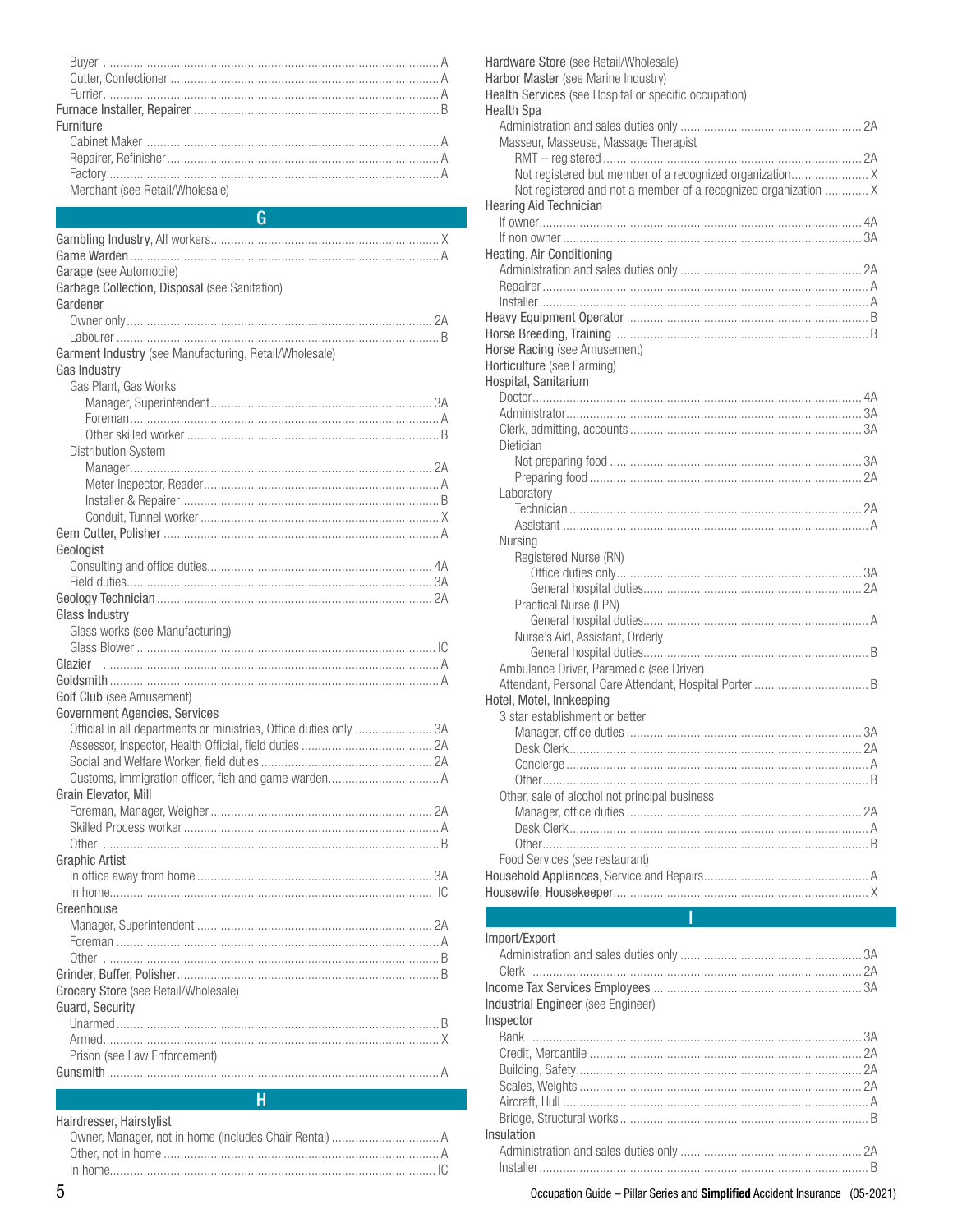| Insurance Industry             |  |
|--------------------------------|--|
| Agent, Broker                  |  |
|                                |  |
|                                |  |
|                                |  |
| Adjuster                       |  |
|                                |  |
|                                |  |
|                                |  |
|                                |  |
|                                |  |
| Iron. Steel worker             |  |
| In foundry (see Manufacturing) |  |
|                                |  |
|                                |  |
|                                |  |

| Jobber (see Manufacturer's Agent) |  |
|-----------------------------------|--|
|                                   |  |
|                                   |  |
| Judiciary                         |  |
|                                   |  |
|                                   |  |
|                                   |  |
|                                   |  |
|                                   |  |
| Junk Dealer                       |  |

# 

| Kennel |  |
|--------|--|
|        |  |
|        |  |
|        |  |

# **Labor Union**

| Landscape Architect                       |  |
|-------------------------------------------|--|
|                                           |  |
|                                           |  |
| Landscaper (With or without snow removal) |  |
|                                           |  |
|                                           |  |
|                                           |  |
| Laundry (see Cleaning & Dyeing)           |  |
| Law Enforcement                           |  |
| Court Official                            |  |
|                                           |  |
|                                           |  |
|                                           |  |
|                                           |  |
| Police                                    |  |
|                                           |  |
|                                           |  |
|                                           |  |
|                                           |  |
|                                           |  |
| Prison, Penitentiary                      |  |
|                                           |  |
|                                           |  |
|                                           |  |
|                                           |  |

|    | Breeder (see Farming)                                   |
|----|---------------------------------------------------------|
|    |                                                         |
|    | Logging                                                 |
|    | Proprietor, Employee, Contractor, not in woods          |
|    |                                                         |
|    |                                                         |
|    |                                                         |
|    |                                                         |
|    |                                                         |
|    | Logging Industry                                        |
|    | Proprietor, official, contractor not in woods           |
|    |                                                         |
|    |                                                         |
|    | Boomman, boomstick borer, raftsmen, river driver, falle |
|    |                                                         |
|    |                                                         |
| 3A |                                                         |
| 2A |                                                         |
|    | Lumber Industry                                         |
|    | Mill                                                    |
|    |                                                         |
|    |                                                         |
|    | Machine Setter, Marker, Wood Cutter, Scaler, Statior    |
|    | Saw Filer Tallyman, Block Setter, Boomer, Dogger, C     |
|    | Loader, Log Setter, Sawyer, Yardman                     |
|    |                                                         |
|    | Yard                                                    |
|    |                                                         |
|    |                                                         |
|    |                                                         |
|    |                                                         |
|    | M                                                       |
|    |                                                         |
|    | <b>Machine Shop</b>                                     |
|    | Machinist, millwright, operator, skilled worker         |
|    |                                                         |
|    | Mail (see Postal Service)                               |
|    |                                                         |

Lighthouse Keeper

Limousine Industry

Liquor Industry

Distribution

Retail

Brewery, Distillery, Winery

| Drinking Establishment (see Restaurant)<br>Livestock<br>Breeder (see Farming)<br>Logging<br>Logging Industry<br>Lumber Industry<br>Mill<br>Machine Setter, Marker, Wood Cutter, Scaler, Stationary Engineer,<br>Saw Filer Tallyman, Block Setter, Boomer, Dogger, Carriage Rider,<br>Yard<br>M<br><b>Machine Shop</b><br>Mail (see Postal Service)<br>Manicurist<br>Manufacturer's Agent<br>6 |  |
|-----------------------------------------------------------------------------------------------------------------------------------------------------------------------------------------------------------------------------------------------------------------------------------------------------------------------------------------------------------------------------------------------|--|
|                                                                                                                                                                                                                                                                                                                                                                                               |  |
|                                                                                                                                                                                                                                                                                                                                                                                               |  |
|                                                                                                                                                                                                                                                                                                                                                                                               |  |
|                                                                                                                                                                                                                                                                                                                                                                                               |  |
|                                                                                                                                                                                                                                                                                                                                                                                               |  |
|                                                                                                                                                                                                                                                                                                                                                                                               |  |
|                                                                                                                                                                                                                                                                                                                                                                                               |  |
|                                                                                                                                                                                                                                                                                                                                                                                               |  |
|                                                                                                                                                                                                                                                                                                                                                                                               |  |
|                                                                                                                                                                                                                                                                                                                                                                                               |  |
|                                                                                                                                                                                                                                                                                                                                                                                               |  |
|                                                                                                                                                                                                                                                                                                                                                                                               |  |
|                                                                                                                                                                                                                                                                                                                                                                                               |  |
|                                                                                                                                                                                                                                                                                                                                                                                               |  |
|                                                                                                                                                                                                                                                                                                                                                                                               |  |
|                                                                                                                                                                                                                                                                                                                                                                                               |  |
|                                                                                                                                                                                                                                                                                                                                                                                               |  |
|                                                                                                                                                                                                                                                                                                                                                                                               |  |
|                                                                                                                                                                                                                                                                                                                                                                                               |  |
|                                                                                                                                                                                                                                                                                                                                                                                               |  |
|                                                                                                                                                                                                                                                                                                                                                                                               |  |
|                                                                                                                                                                                                                                                                                                                                                                                               |  |
|                                                                                                                                                                                                                                                                                                                                                                                               |  |
|                                                                                                                                                                                                                                                                                                                                                                                               |  |
|                                                                                                                                                                                                                                                                                                                                                                                               |  |
|                                                                                                                                                                                                                                                                                                                                                                                               |  |
|                                                                                                                                                                                                                                                                                                                                                                                               |  |
|                                                                                                                                                                                                                                                                                                                                                                                               |  |
|                                                                                                                                                                                                                                                                                                                                                                                               |  |
|                                                                                                                                                                                                                                                                                                                                                                                               |  |
|                                                                                                                                                                                                                                                                                                                                                                                               |  |
|                                                                                                                                                                                                                                                                                                                                                                                               |  |
|                                                                                                                                                                                                                                                                                                                                                                                               |  |
|                                                                                                                                                                                                                                                                                                                                                                                               |  |
|                                                                                                                                                                                                                                                                                                                                                                                               |  |
|                                                                                                                                                                                                                                                                                                                                                                                               |  |
|                                                                                                                                                                                                                                                                                                                                                                                               |  |
|                                                                                                                                                                                                                                                                                                                                                                                               |  |
|                                                                                                                                                                                                                                                                                                                                                                                               |  |
|                                                                                                                                                                                                                                                                                                                                                                                               |  |
|                                                                                                                                                                                                                                                                                                                                                                                               |  |
|                                                                                                                                                                                                                                                                                                                                                                                               |  |
|                                                                                                                                                                                                                                                                                                                                                                                               |  |
|                                                                                                                                                                                                                                                                                                                                                                                               |  |
|                                                                                                                                                                                                                                                                                                                                                                                               |  |
|                                                                                                                                                                                                                                                                                                                                                                                               |  |
|                                                                                                                                                                                                                                                                                                                                                                                               |  |
|                                                                                                                                                                                                                                                                                                                                                                                               |  |
|                                                                                                                                                                                                                                                                                                                                                                                               |  |
|                                                                                                                                                                                                                                                                                                                                                                                               |  |
|                                                                                                                                                                                                                                                                                                                                                                                               |  |
|                                                                                                                                                                                                                                                                                                                                                                                               |  |
|                                                                                                                                                                                                                                                                                                                                                                                               |  |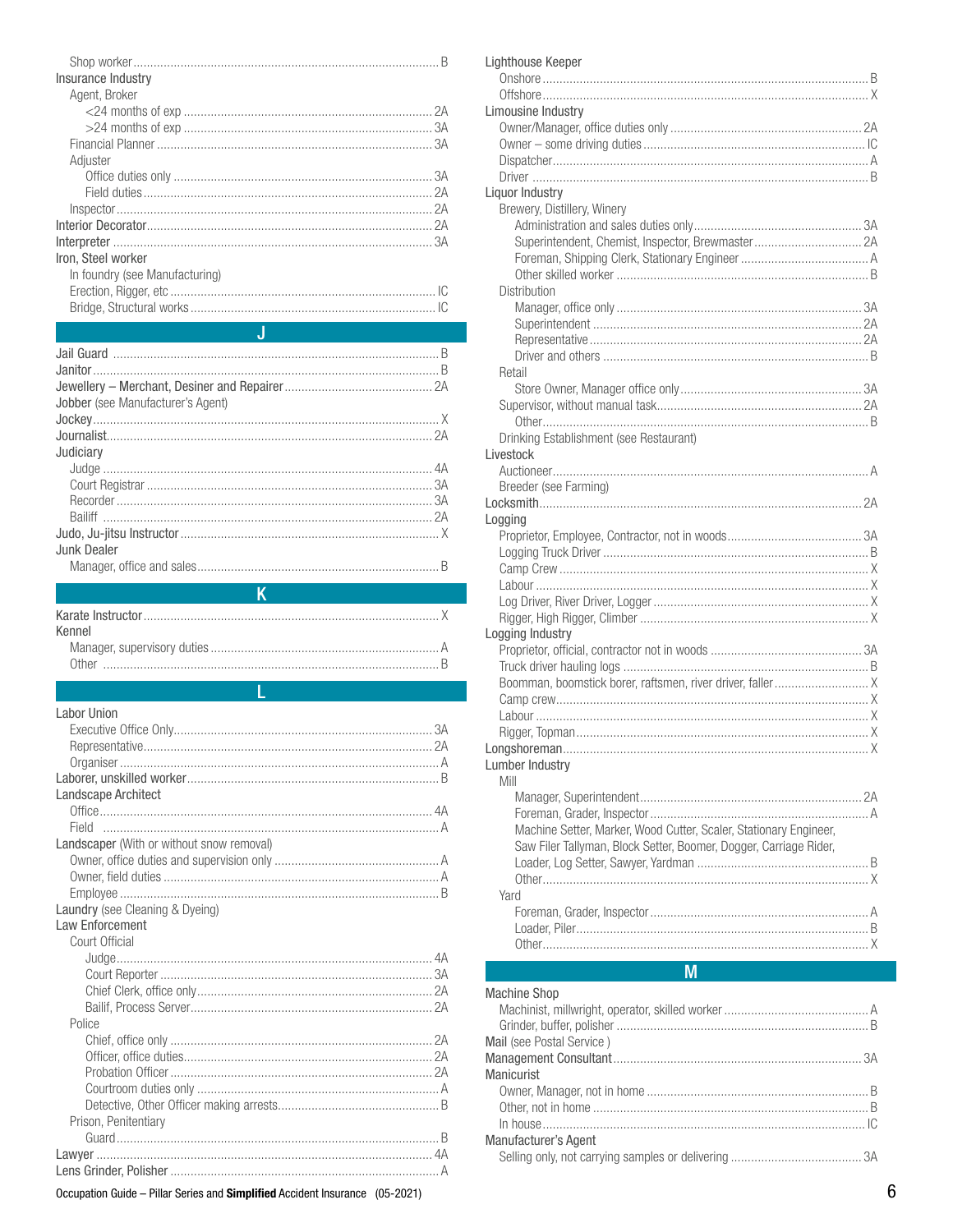| Alcoholic products (see Liquor Industry)                        |  |
|-----------------------------------------------------------------|--|
| Manufacturing (see also specific industry)                      |  |
|                                                                 |  |
|                                                                 |  |
| Marine Construction (see Construction Trades)                   |  |
| Marine Industry                                                 |  |
|                                                                 |  |
| <b>Marinas</b>                                                  |  |
|                                                                 |  |
|                                                                 |  |
|                                                                 |  |
| Shipping, Lakes and Ocean                                       |  |
| Corporate officer (see Executive)                               |  |
|                                                                 |  |
| Deck officer, Purser, steward, radio/radar operator             |  |
|                                                                 |  |
|                                                                 |  |
|                                                                 |  |
|                                                                 |  |
|                                                                 |  |
|                                                                 |  |
| Lighthouse keeper                                               |  |
|                                                                 |  |
| Terminal Worker (see Transportation)                            |  |
|                                                                 |  |
|                                                                 |  |
|                                                                 |  |
| Masseur, Masseuse, Massage Therapist                            |  |
|                                                                 |  |
|                                                                 |  |
|                                                                 |  |
| Not registered and not a member of a recognized organization  X |  |
| <b>Meat Packing</b>                                             |  |
| Plant Manager                                                   |  |
|                                                                 |  |
|                                                                 |  |
|                                                                 |  |
|                                                                 |  |
|                                                                 |  |
|                                                                 |  |
| <b>Medical Services</b>                                         |  |
|                                                                 |  |
|                                                                 |  |
|                                                                 |  |
|                                                                 |  |
|                                                                 |  |
|                                                                 |  |
| Nursing                                                         |  |
| Registered Nurse (RN)                                           |  |
|                                                                 |  |
|                                                                 |  |
| Practical Nurse (LPN)                                           |  |
|                                                                 |  |
| Nurse's Aid, Assistant, Orderly                                 |  |
|                                                                 |  |
|                                                                 |  |
| Orderly                                                         |  |
|                                                                 |  |
| Osteopath                                                       |  |
|                                                                 |  |
|                                                                 |  |

| Therapist                                                           |
|---------------------------------------------------------------------|
|                                                                     |
|                                                                     |
| Massage (see masseuse)                                              |
| Merchant (see Retail/Wholesale)                                     |
| Metallurgist                                                        |
|                                                                     |
|                                                                     |
|                                                                     |
|                                                                     |
|                                                                     |
| Miller (see Grain Elevator, Mill)                                   |
|                                                                     |
| Mining, Quarrying, Ore Dressing<br>Surface Mining                   |
| Assayer, Chemist, Engineer, Mine Manager/Superintendent, Inspector, |
| Safety Engineer                                                     |
|                                                                     |
|                                                                     |
| Underground Mining                                                  |
| Assayer, Chemist, Engineer, Mine Manager/Superintendent, Inspector, |
|                                                                     |
| Ore Dressing                                                        |
|                                                                     |
|                                                                     |
|                                                                     |
|                                                                     |
|                                                                     |
|                                                                     |
|                                                                     |
|                                                                     |
| <b>Monument Industry</b>                                            |
|                                                                     |
|                                                                     |
| Mortuary                                                            |
| Administration and sales duties only.<br>2A                         |
|                                                                     |
|                                                                     |
| Motel (see Hotel)                                                   |
| Motion Picture Industry (see Film Industry)                         |
| Motor Freight, Moving, Storage                                      |
|                                                                     |
|                                                                     |
|                                                                     |
|                                                                     |
|                                                                     |
|                                                                     |
|                                                                     |
| Motorcycle Sales, Service (see Automobile)                          |
| <b>Movie Theater</b>                                                |
|                                                                     |
|                                                                     |
|                                                                     |
|                                                                     |
| Moving                                                              |
| Furniture (see Motor Freight)                                       |
| Building (see Building Mover)                                       |
| Museum                                                              |
|                                                                     |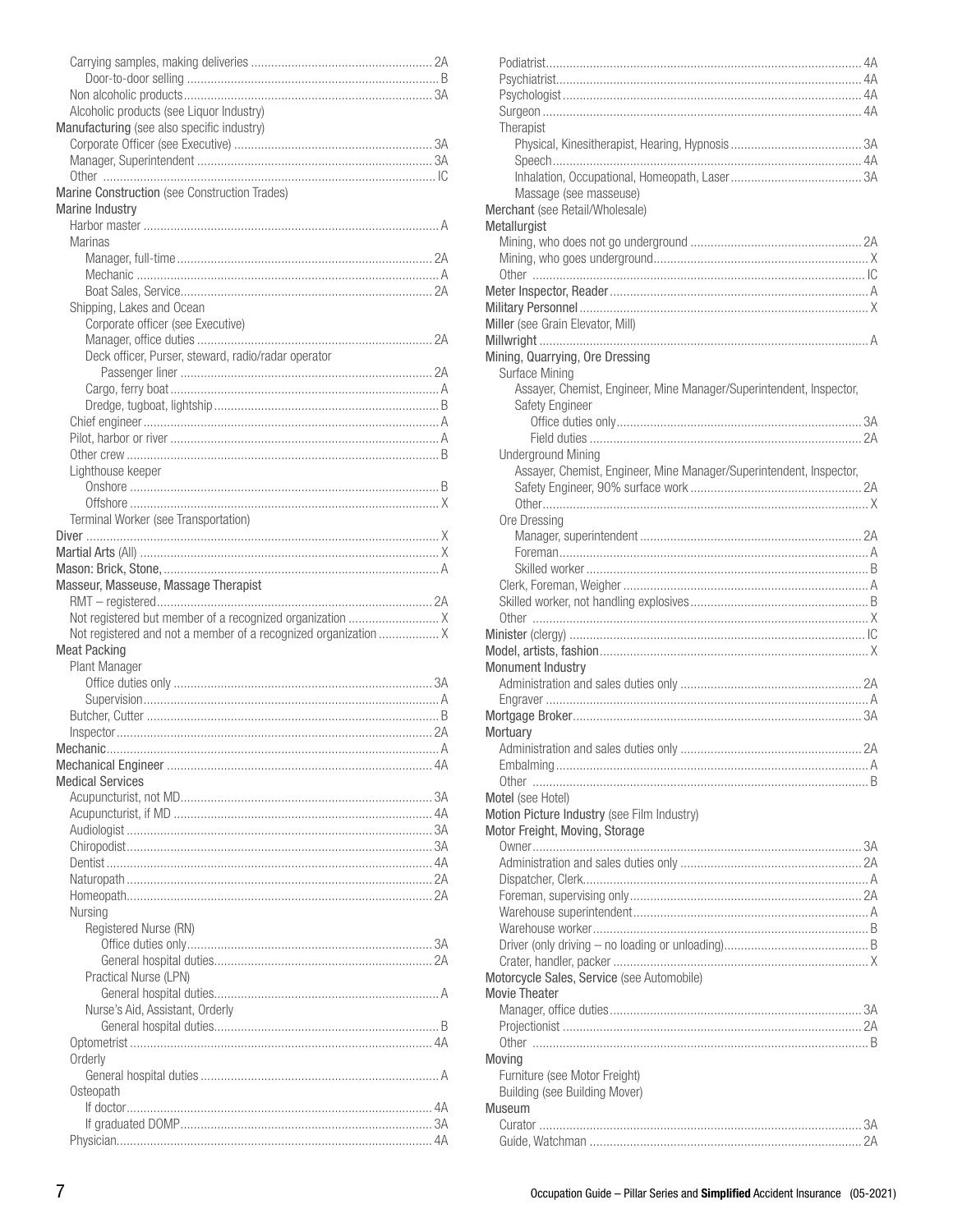# Music, Voice Teacher

| <b>Musical Instruments</b> |  |
|----------------------------|--|
|                            |  |
|                            |  |
| Musician                   |  |
|                            |  |
|                            |  |
|                            |  |

| Ν                                                         |  |
|-----------------------------------------------------------|--|
|                                                           |  |
| Natural Gas (see Gas Industry)                            |  |
|                                                           |  |
| Naval Construction (see Shipyard)                         |  |
| Navigation (see Marine Industry)                          |  |
| Newspaper Industry                                        |  |
| Publisher, Editor-in-Chief                                |  |
|                                                           |  |
|                                                           |  |
|                                                           |  |
|                                                           |  |
|                                                           |  |
|                                                           |  |
|                                                           |  |
|                                                           |  |
|                                                           |  |
|                                                           |  |
| Night Club (see Restaurant)                               |  |
|                                                           |  |
| <b>Nuclear Energy</b><br>Office (see specific occupation) |  |
| Plant, Laboratory worker                                  |  |
|                                                           |  |
| Other (see specific occupation)                           |  |
|                                                           |  |
| Nursery, Garden Centre                                    |  |
|                                                           |  |
|                                                           |  |
|                                                           |  |
| Nursery School (see Day Care)                             |  |
| Nursing                                                   |  |
| Registered Nurse (RN)                                     |  |
|                                                           |  |
|                                                           |  |
| Practical Nurse (LPN)                                     |  |
|                                                           |  |
| Nurse's Aid, Assistant, Orderly                           |  |
|                                                           |  |
| Nursing Home (see Hospital)                               |  |

 $\overline{0}$ 

| Office Worker                     |
|-----------------------------------|
|                                   |
|                                   |
|                                   |
| <b>Office Equipment, Supplies</b> |
|                                   |
|                                   |
| Oil. Natural Gas Industry         |
| Corporate Officer (see Executive) |
|                                   |
| Geologist, Petroleum Engineer     |
|                                   |
|                                   |
| Refinery (see Manufacturing)      |
| Distribution (see Gas Industry)   |
|                                   |

| Pipeline Worker |
|-----------------|
|                 |
|                 |
|                 |
| Optician        |
|                 |
|                 |
|                 |
|                 |
| Orderly         |
|                 |
| Ornamental Iron |
|                 |
|                 |
|                 |
| Orthotics       |
|                 |
|                 |
|                 |
|                 |

# **P**

| Packing House (see Stockyard)             |  |
|-------------------------------------------|--|
| Paint Industry (see Manufacturing)        |  |
| Painter                                   |  |
|                                           |  |
|                                           |  |
|                                           |  |
|                                           |  |
| Paper Mill (see Manufacturing)            |  |
|                                           |  |
| <b>Paramedical Service</b>                |  |
|                                           |  |
| Other (see Office)                        |  |
|                                           |  |
| Parking Garage                            |  |
|                                           |  |
|                                           |  |
|                                           |  |
| Parks, National, State, Provincial        |  |
|                                           |  |
|                                           |  |
|                                           |  |
| Paving                                    |  |
|                                           |  |
| Contractor (see Contractor)               |  |
|                                           |  |
|                                           |  |
|                                           |  |
| Penitentiary (see Law Enforcement)        |  |
| <b>Personnel Recruiter</b>                |  |
|                                           |  |
|                                           |  |
| Pest Control                              |  |
|                                           |  |
|                                           |  |
|                                           |  |
| <b>Pet Supplies</b>                       |  |
| Grooming Studio, Kennel                   |  |
|                                           |  |
|                                           |  |
|                                           |  |
| Petroleum Industry (see Oil, Natural Gas) |  |
|                                           |  |
| Photography                               |  |
|                                           |  |
| Photographer                              |  |
|                                           |  |
|                                           |  |
|                                           |  |
|                                           |  |
|                                           |  |
|                                           |  |
|                                           |  |
|                                           |  |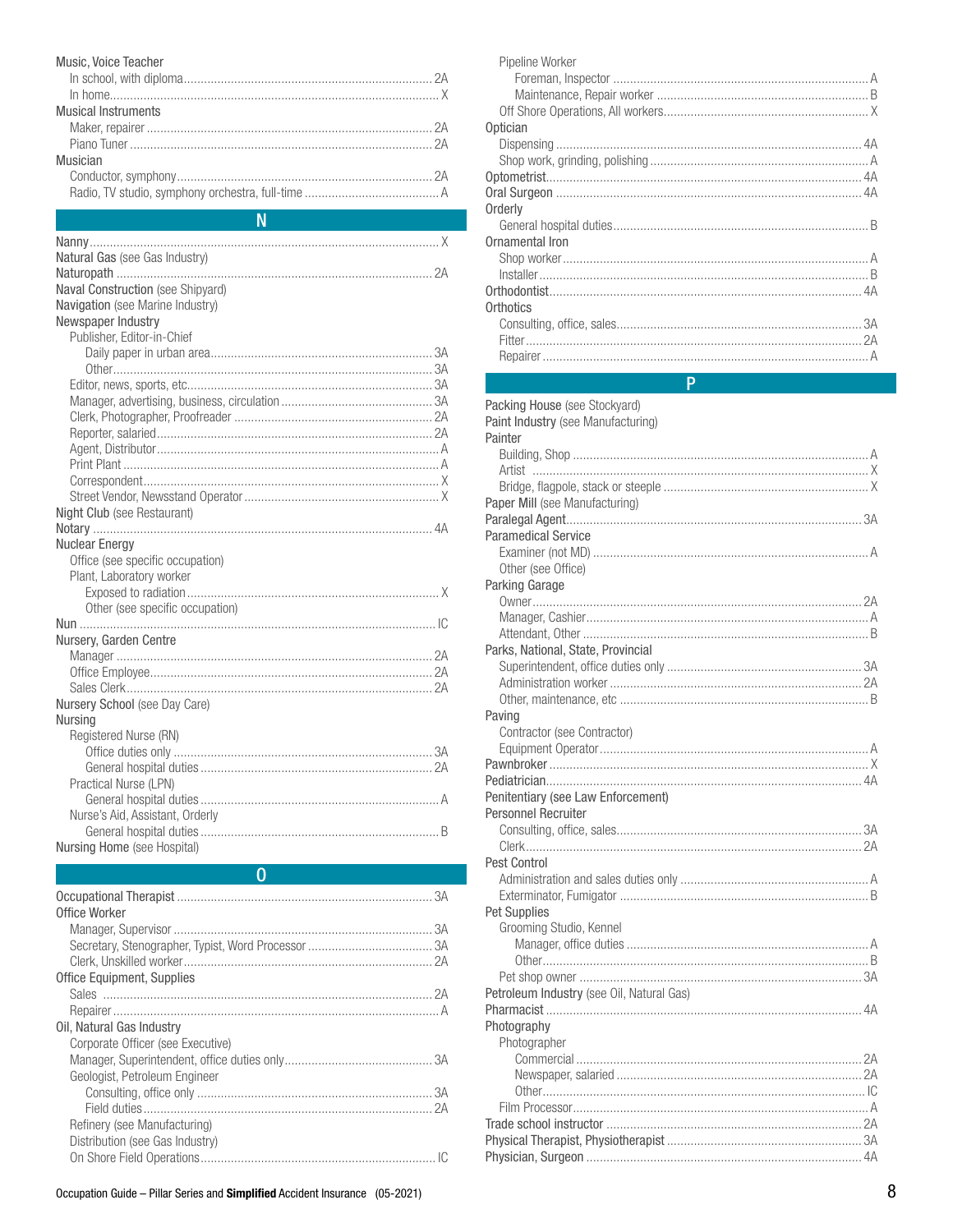| Pilot (see Aviation, Marine Ind)        |  |
|-----------------------------------------|--|
| Pipeline (see Oil, Natural Gas)         |  |
| Plumber                                 |  |
|                                         |  |
|                                         |  |
| Pool Hall (see Amusement)               |  |
| <b>Postal Service</b>                   |  |
|                                         |  |
|                                         |  |
| Pottery                                 |  |
| Store (see Retail/Wholesale)            |  |
| Potter, Glazer, Baker                   |  |
|                                         |  |
|                                         |  |
| Poultry and Eggs                        |  |
|                                         |  |
|                                         |  |
|                                         |  |
| Dealer, merchant (see Retail/Wholesale) |  |
| Producer (see Farming)                  |  |
|                                         |  |
|                                         |  |
|                                         |  |

 $\overline{R}$ 

| Quality Control        |  |
|------------------------|--|
|                        |  |
|                        |  |
| Quarrying (see Mining) |  |

### Radio & TV Broadcasting Administration Studio Control Room Transmission Radio. TV Sales and Services Railroad Corporate officer (see Executive) **Train Conductor**

| Safety Engineer                                     |  |
|-----------------------------------------------------|--|
|                                                     |  |
|                                                     |  |
|                                                     |  |
|                                                     |  |
| Sailor, Seafarer (see Marine Industry)              |  |
| Sales (see Specific Industry)                       |  |
| Sand, Gravel Pit (see Mining)                       |  |
|                                                     |  |
| Sanitarium (see Hospital)                           |  |
| Sanitation, Waste Disposal                          |  |
|                                                     |  |
|                                                     |  |
| Incinerator Plant                                   |  |
|                                                     |  |
|                                                     |  |
| Working with non-hazardous, non-toxic substances  B |  |
|                                                     |  |
|                                                     |  |
| Septic Tank                                         |  |
|                                                     |  |
|                                                     |  |
| Saw Mill (see Lumber Industry)                      |  |
| School (see Education)                              |  |
| Scrap Metal, Junk Dealer                            |  |
|                                                     |  |
|                                                     |  |

\* A maximum 2-year benefit period is applicable.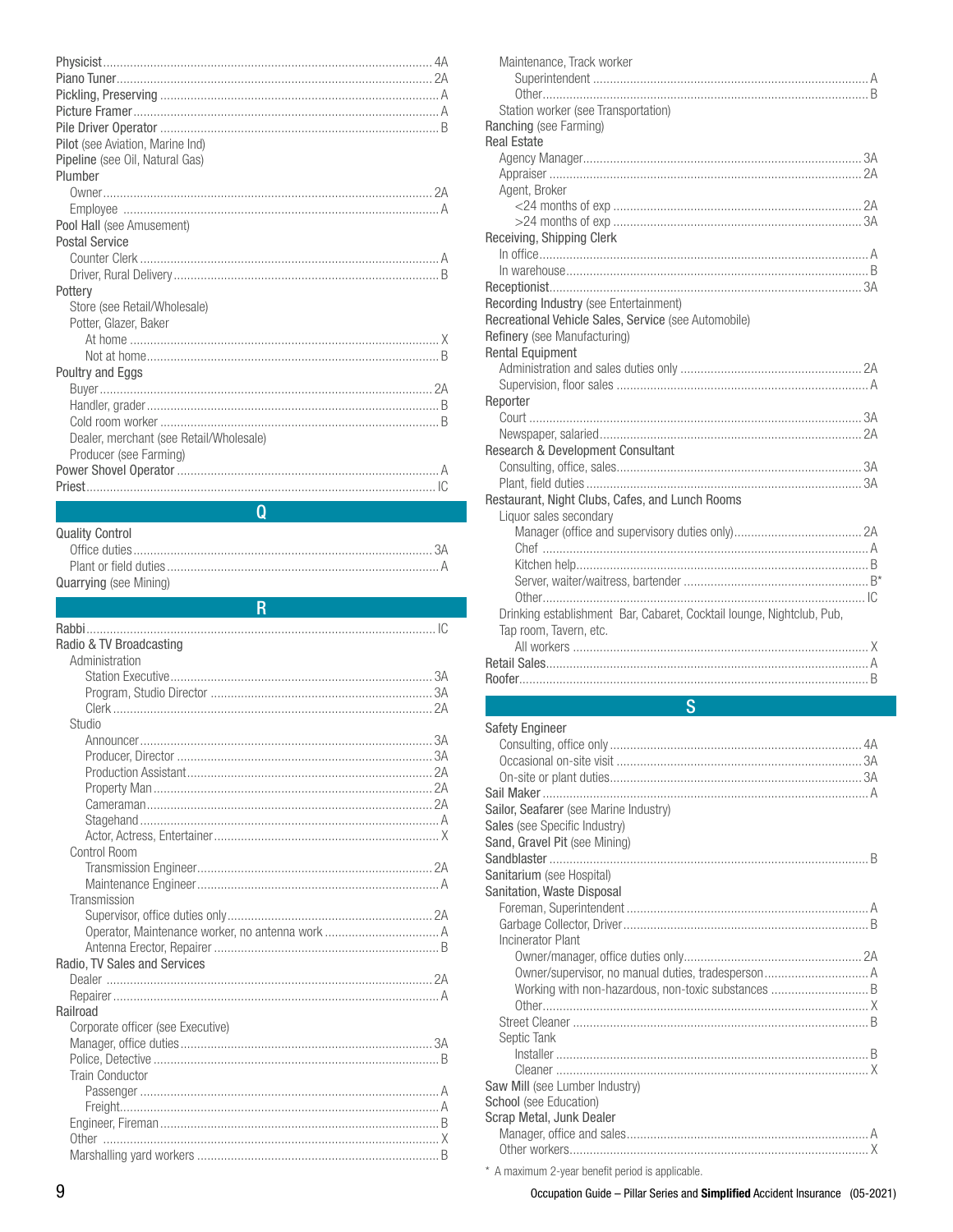| Seamstress                                                |
|-----------------------------------------------------------|
|                                                           |
|                                                           |
|                                                           |
|                                                           |
|                                                           |
| Service or Repair                                         |
| Appliances, business machines                             |
|                                                           |
|                                                           |
|                                                           |
| <b>Service Station</b>                                    |
|                                                           |
|                                                           |
|                                                           |
| <b>Sewing Machine</b>                                     |
|                                                           |
|                                                           |
| Sheriff (see Police)                                      |
| Shipping, Receiving Clerk (see Receiving, Shipping Clerk) |
| Shipyard, Ship Building                                   |
| Corporate Officer (see Executive)                         |
|                                                           |
|                                                           |
|                                                           |
| Worker (see Construction)                                 |
|                                                           |
|                                                           |
| Signs, Billboards                                         |
|                                                           |
|                                                           |
|                                                           |
|                                                           |
|                                                           |
| <b>Skating Rink (see Amusement)</b>                       |
|                                                           |
|                                                           |
| Slaughter House (see Stockyard)<br>Social, Welfare Worker |
|                                                           |
|                                                           |
| Sports (see Amusement)                                    |
| <b>Sprinkler Systems</b>                                  |
|                                                           |
|                                                           |
| <b>Stationary Engineer</b>                                |
|                                                           |
| Other (see specific industry)                             |
|                                                           |
| Steel Worker, Structural (see Construction Industry)      |
| Stenographer                                              |
|                                                           |
|                                                           |
|                                                           |
|                                                           |
| Stock Farm, Ranch (see Farming)                           |
|                                                           |
| Stockyard                                                 |
|                                                           |
|                                                           |
|                                                           |
|                                                           |
| Grader, Inspector                                         |
|                                                           |
|                                                           |
|                                                           |

| Surveying<br>Geographic, Topographic<br><b>Land Surveyor</b><br>Market, Public Opinion | Stone Industry<br>Quarrying (see Mining) |
|----------------------------------------------------------------------------------------|------------------------------------------|
|                                                                                        |                                          |
|                                                                                        | Storage                                  |
|                                                                                        |                                          |
|                                                                                        |                                          |
|                                                                                        |                                          |
|                                                                                        | <b>Street Cleaning</b>                   |
|                                                                                        |                                          |
|                                                                                        |                                          |
|                                                                                        |                                          |
|                                                                                        |                                          |
|                                                                                        |                                          |
|                                                                                        |                                          |
|                                                                                        |                                          |
|                                                                                        |                                          |
|                                                                                        |                                          |
|                                                                                        |                                          |
|                                                                                        |                                          |
|                                                                                        |                                          |
|                                                                                        |                                          |
|                                                                                        |                                          |
|                                                                                        |                                          |
|                                                                                        |                                          |
|                                                                                        |                                          |
|                                                                                        | <b>Swimming Pool</b>                     |
|                                                                                        |                                          |
| R                                                                                      |                                          |

Т

| <b>Taxicab Industry</b>                                        |
|----------------------------------------------------------------|
|                                                                |
|                                                                |
|                                                                |
|                                                                |
| <b>Teacher</b>                                                 |
| Elementary or High School, with BA                             |
|                                                                |
|                                                                |
|                                                                |
|                                                                |
|                                                                |
| Technician, Technologist                                       |
|                                                                |
|                                                                |
| Telephone, Telegraph                                           |
| Corporate Officer (see Executive)                              |
|                                                                |
|                                                                |
| Installation, Repairs                                          |
|                                                                |
|                                                                |
|                                                                |
|                                                                |
| <b>Telephone Answering Service</b>                             |
|                                                                |
|                                                                |
| <b>Television</b>                                              |
| Broadcasting (see Radio & TV)<br>Dealer (see Retail/Wholesale) |
|                                                                |
|                                                                |
|                                                                |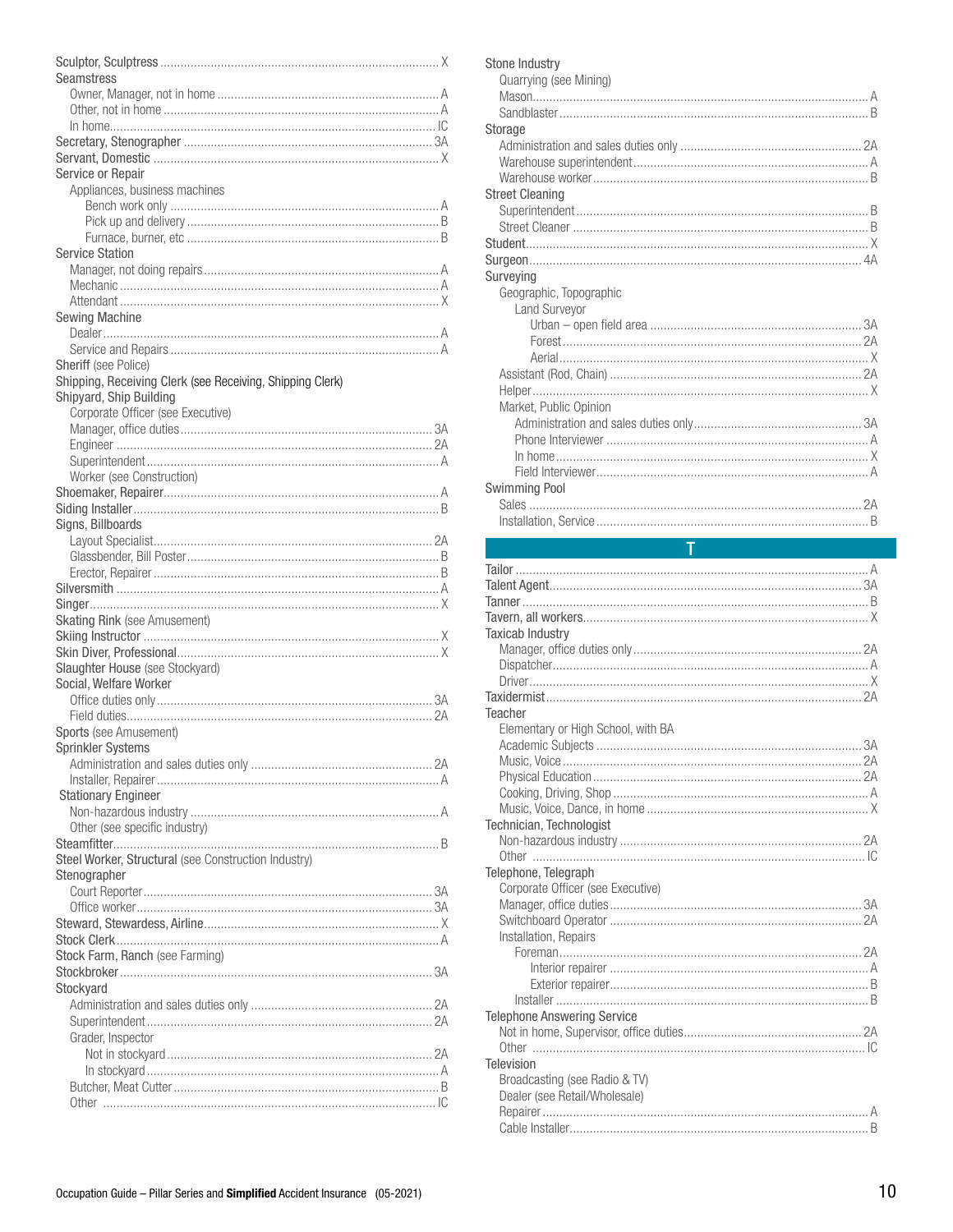| <b>Textile Industry</b><br>Mill (see Manufacturing) |  |
|-----------------------------------------------------|--|
| Sales (see Manufacturer's Agent)                    |  |
| Theatre, Playhouse                                  |  |
|                                                     |  |
|                                                     |  |
|                                                     |  |
|                                                     |  |
|                                                     |  |
|                                                     |  |
|                                                     |  |
|                                                     |  |
|                                                     |  |
|                                                     |  |
|                                                     |  |
| Therapist                                           |  |
|                                                     |  |
|                                                     |  |
|                                                     |  |
| Massage (see Masseur)                               |  |
| Timekeeper                                          |  |
|                                                     |  |
|                                                     |  |
|                                                     |  |
|                                                     |  |
|                                                     |  |
|                                                     |  |
| <b>Tow Truck Industry</b>                           |  |
|                                                     |  |
|                                                     |  |
|                                                     |  |
|                                                     |  |
|                                                     |  |
| <b>Translator</b>                                   |  |
|                                                     |  |
|                                                     |  |
| Transportation,                                     |  |
| Air, Bus, Rail, Ship, Stations, Terminals           |  |
| Corporate Officer (see Executive)                   |  |
|                                                     |  |
|                                                     |  |
|                                                     |  |
|                                                     |  |
|                                                     |  |
|                                                     |  |
| (See also specific industry)                        |  |
| <b>Travel Industry</b>                              |  |
|                                                     |  |
|                                                     |  |
|                                                     |  |
| Trucking (see Motor Freight and Drivers)            |  |
|                                                     |  |
|                                                     |  |
| п                                                   |  |

| Undertaker (see Mortuary) |  |
|---------------------------|--|
|                           |  |
|                           |  |
|                           |  |

V

### Vacuum Cleaner

| Valet Service |  |
|---------------|--|
|               |  |
|               |  |

| <b>Variety Store</b>                            |  |
|-------------------------------------------------|--|
|                                                 |  |
|                                                 |  |
| <b>Vending Machines</b>                         |  |
|                                                 |  |
|                                                 |  |
| Veterinarian                                    |  |
|                                                 |  |
|                                                 |  |
|                                                 |  |
|                                                 |  |
| Video Equipment, Rentals (see Retail/Wholesale) |  |
| Video Production (see Radio & TV)               |  |
|                                                 |  |
|                                                 |  |

## W Warehouse **Waste Disposal** Collection and Incineration Septic Tank, Sewage Watch or Clock **Water Wells** Drilling (see Contractor) Waterworks **Weather Observer Welfare Agency Window Cleaner** Winery (see Liquor Industry) Wire Mill (see Manufacturing) Wood Finishing (see Manufacturing) **Word Processor** Wrecking, Demolition

\* A maximum 2-year benefit period is applicable.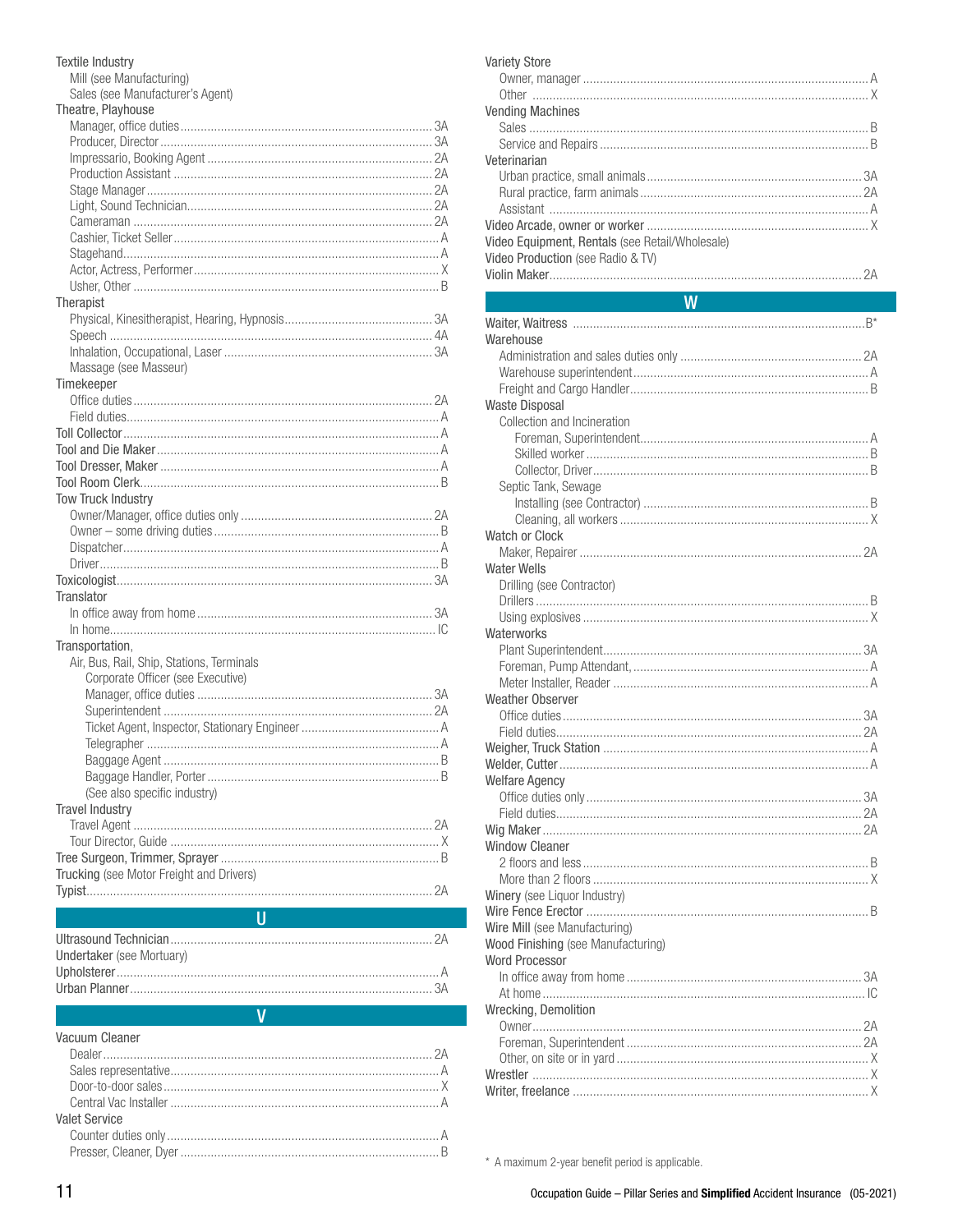| X-Rays                              |  |
|-------------------------------------|--|
|                                     |  |
|                                     |  |
| Xerography, Photocopy               |  |
|                                     |  |
|                                     |  |
|                                     |  |
|                                     |  |
| Zoological Garden, Park             |  |
|                                     |  |
| Skilled Worker (see specific trade) |  |
| Zoologist                           |  |
|                                     |  |

# **Notes**